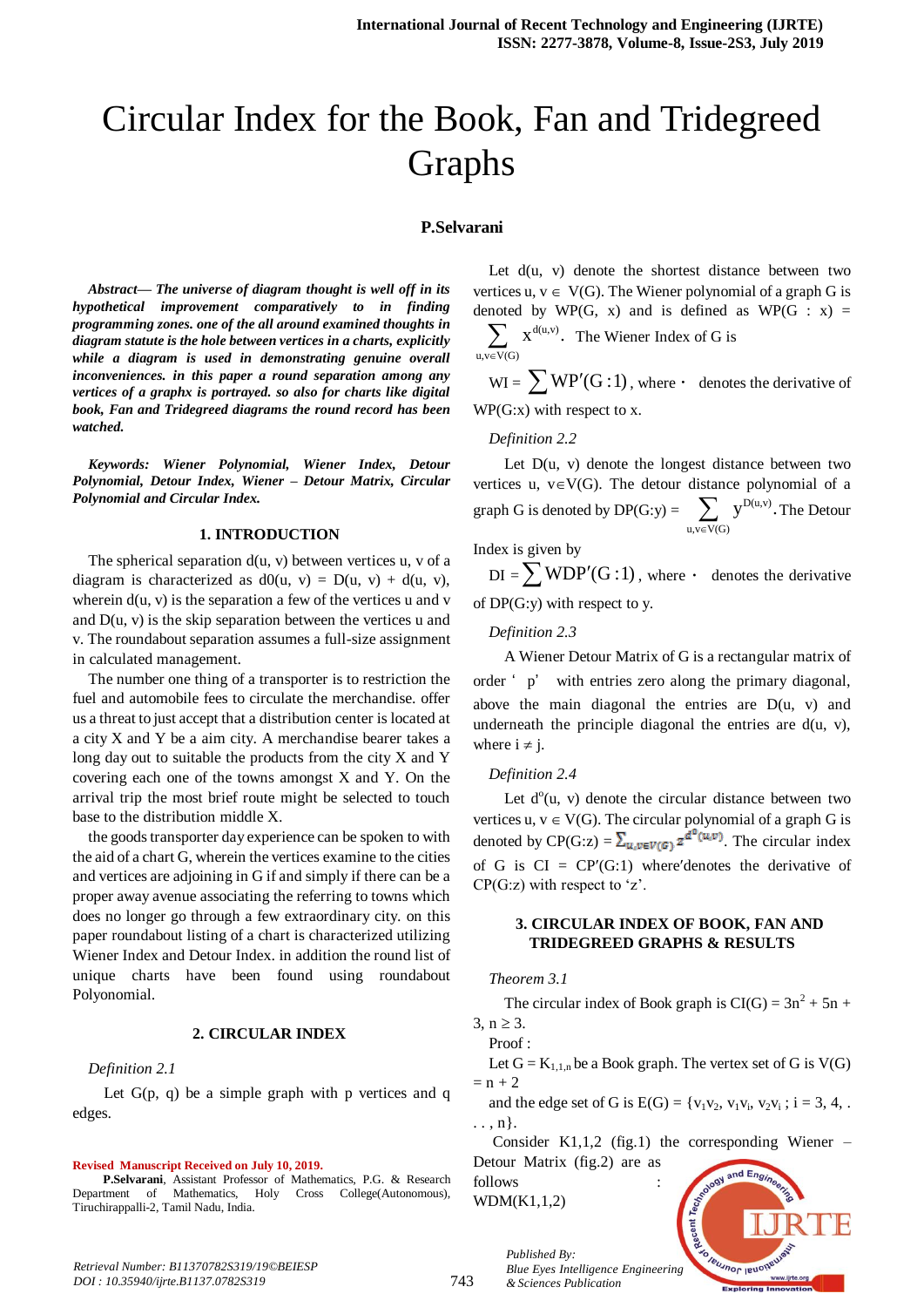

From the above WDM(K1,1,2), the Wiener Polynomial, Detour polynomial and Circular polynomial are  $WP = x^2 +$  $5x$ ; DP =  $y^3 + 5x^2$ ; CP =  $z^5 + 5z^3$  and the corresponding indices are 7, 13 and 20 respectively.

Now consider K1,1,3, (fig.3) and the corresponding Wiener – Detour Matrix of  $K1,1,3$  (fig.4) are as follows :



|  | $V_2$ $V_3$ $V_4$ |                                                                                                                                                                         |  |
|--|-------------------|-------------------------------------------------------------------------------------------------------------------------------------------------------------------------|--|
|  |                   |                                                                                                                                                                         |  |
|  |                   |                                                                                                                                                                         |  |
|  |                   |                                                                                                                                                                         |  |
|  |                   |                                                                                                                                                                         |  |
|  |                   | $\begin{array}{c cccc} v_1 & 0 & 2 & 3 & 3 & 3 \\ v_2 & 1 & 0 & 3 & 3 & 3 \\ v_3 & 1 & 1 & 0 & 4 & 4 \\ v_4 & 1 & 1 & 2 & 0 & 4 \\ v_5 & 1 & 1 & 2 & 2 & 0 \end{array}$ |  |

**Fig.4**

From the above WDM(K1,1,3), the Wiener Polynomial, Detour Polynomial and Circular Polynomial are

 $WP = 3x^2 + 7x$ ;  $DP = 3y^4 + 6y^3 + y^2$ ;  $CP = z^3 + 6z^4 + 3z^6$ , and the corresponding indices are 13, 32 and 45 respectively.

If 'n' increased by one, the graph  $K_{1,1,4}$  is obtained and the coefficient of  $x^2$  in the corresponding Wiener Polynomial is also increased by three and the coefficient of x is increased by 2. In the same way coefficient of  $x^3$ , coefficient of  $x^4$  in Detour Polynomial respectively increased by 2 and 3. Similarly the coefficient of circular polynomial are also increased.

 $\cdot$  in general for any ' n', n  $\geq$  3

$$
WP = \frac{n(n-1)}{2}x^{2} + (2n+1)x ; DP = y^{2} + 2ny^{3} + \frac{n(n-1)}{2}y^{4} \text{ and}
$$

 $CP = z^3 + 2nz^4 +$  $z^6$  and the corresponding 2

indices are

 $WI = n^2 + n + 1$ ;  $DI = 2(n^2 + 2n + 1)$  and  $CI = 3n^2 + 5n +$ 3 respectively.

*Theorem 3.2*

The Circular Index of Tridegreed graph is  $CI(G)$  =

$$
\frac{1}{2}\left[n^3-n^2+2\right], \forall n>7.
$$

Proof :

Let  $G = J(n) = C_{n-3} + P_3$ ,  $n > 7$  be a tridegreed graph. The vertex set of G is,

 $V(G) = \{v_1, v_2, v_3, \ldots, v_n\}$  and the edge set of G is

 $E(G) = \{v_1v_2, v_2v_3, v_iv_j, v_jv_{j+1}, v_4v_n; \forall i = 1, 2, 3 \& j = 4, 5,$ . . . n}

Now consider  $J(8) = C5P3$  (fig.5) and the corresponding Wiener – Detour Matrix (fig.6) are as follows.



From the above WDM(J(8)), the Wiener Polynomial, Detour Polynomial and the Circular Polynomial are as follows

 $WP = 27x + x^2$ ;  $DP = 28y^7$ ;  $CP = 27z^8 + z^9$  and the corresponding indices are 29, 196 and 225 respectively. If n is increased by 1, the graph  $J(9)$  is obtained and there is no change in the coefficient of x2 in Wiener Polynomial and the coefficient of x is increased by 8 and the Detour Polynomial is 36y8. Similarly the coefficients are increased in circular polynomial.

$$
WP = 35x + x^2
$$

$$
DP = 36y^8
$$

 $CP = 35z^9 + z^{10}$  and the corresponding indices are 37, 288 and 325 respectively.

In general, for every  $n > 7$ . The Wiener Polynomial, the Detour Polynomial and the Circular Polynomial are as follows :

$$
\frac{MP}{10(n-1)-2} = x + x^2 ; DP =
$$



744 *Published By: Blue Eyes Intelligence Engineering & Sciences Publication*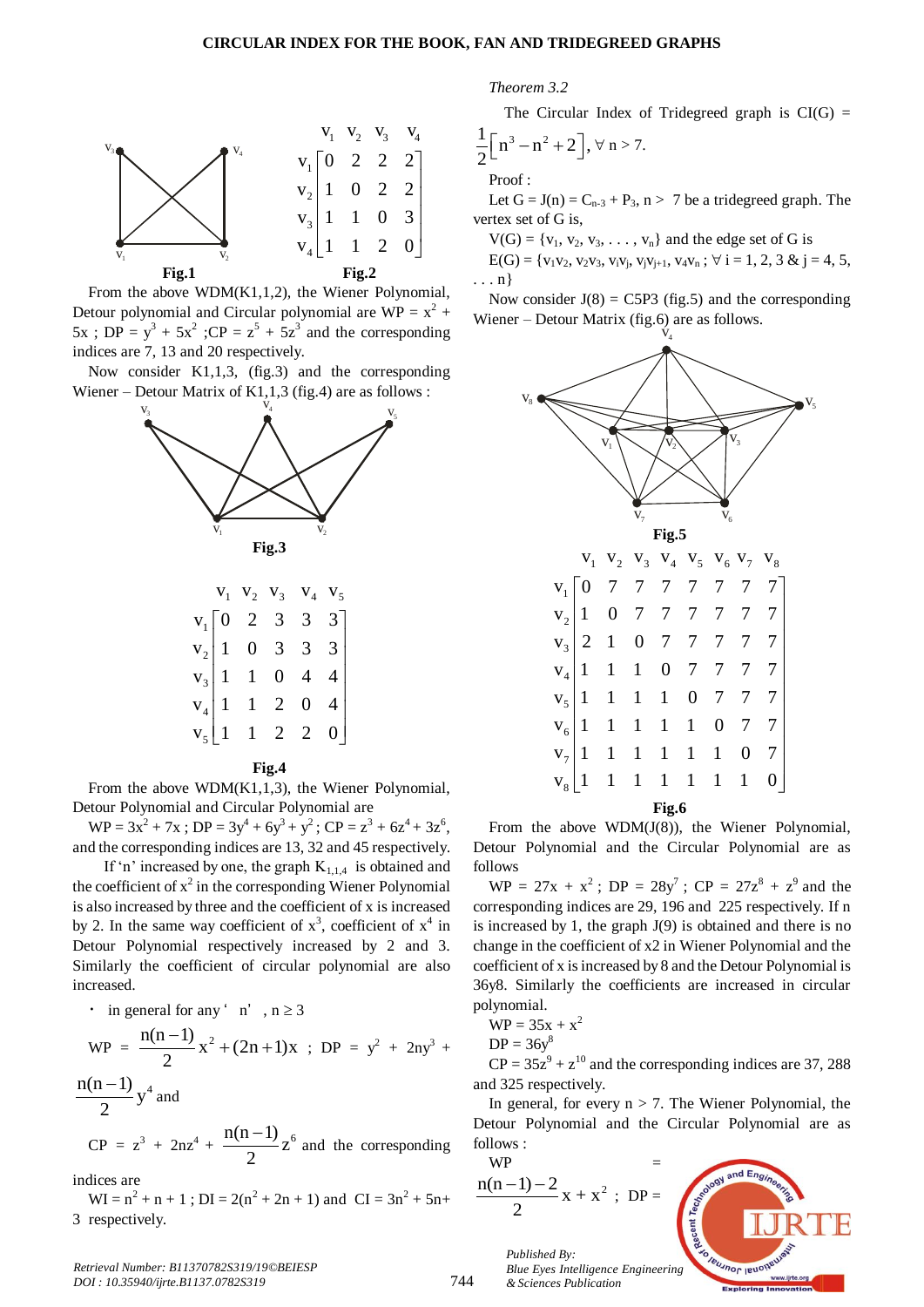$$
\frac{n(n-1)}{2}y^{n-1} \text{ and }
$$

CP = 
$$
\frac{n(n-1)-2}{2}z^{n}+z^{n+1}
$$
; n > 7 respectively.

Also the Wiener Index, the Detour Index and the Circular Index are

$$
WI[J(n)] = \frac{1}{2} [n^2 - n + 2] ; \quad DI[J(n)] = \frac{1}{2} [n^3 - 2n^2 + n] \text{ and}
$$

$$
CI[J(n)] = \frac{1}{2} [n^3 - 2n^2 + n] , n \ge 6 \text{ respectively.}
$$

*C-program to calculate the circular index for Tridegreed graph,*  $\forall n > 7$ .

#include<iostream.h> #include<conio.h> void main(void) { int i,j,n,a[20][20],wd=0,wi=0; cout<<"\nEnter the No. of Vertices:\t"; cin>>n;  $for(i=1;i < n;i++)$ {  $for (j=1; j<=i; j++)$  { wd=wd+n-1;  $w_i = w_i + 1$ ; } } cout $<<$ "\nWiener Index is  $=$ \t" $<<$ wi+1; cout<<"\nWiener Detour Index is=\t"<<wd; cout<<"\nWiener Circular Index  $=\t<\t<\t<\t<\t<\t<\t<\t<\t<\t<\t|$  $for(i=1;i<=n;i++)$ {  $for(i=1;i<=n;i++)$  {  $if(i==j)$ {  $a[i][j]=0;$ } else {  $if(i < j)$  {  $a[i][j]=n-1;$  }  $if(i>j)$  {  $a[i][j]=1;$ if(j==1 && i==3)

 $a[i][j]=2;$  } } } }  $for(i=1;i<=n;i++)$  {  $for (j=1; j<=n; j++)$ { cout<<a[i][j]<<" "; } cout << "\n"; } getch(); } *Theorem 3.3* The circular index of Fan Graph  $(F_n)$  is,  $CI =$ The circular index of Fan Graph (F<sub>n</sub>) is,<br>
CI =<br>  $-\frac{1}{720} [5n^6 - 213n^5 + 3725n^4 - 34515n^3 + 173390n^2 - 459192n + 498240]$ ,  $n \geq 4$ .

*Proof :*

Let G = Fn be the Fan Graph for  $n \geq 4$ . Also Let V(G) =  ${v_1, v_2, v_3, \ldots, v_n}$  and

 $E(G) = \{v_1v_i, v_iv_j; \forall i < j, i = 2, 3, \dots n\}$  be the vertex set and edge set respectively.

Now consider  $n = 4$ , the Fan Graph F4 (fig.7) and the corresponding Wiener – Detour Matrix fig.(8) are as follows :

WDM



|       |  | $V_2$                                                                                                                                                         | $V_3$ |  |  |  |  |  |
|-------|--|---------------------------------------------------------------------------------------------------------------------------------------------------------------|-------|--|--|--|--|--|
|       |  |                                                                                                                                                               |       |  |  |  |  |  |
|       |  |                                                                                                                                                               |       |  |  |  |  |  |
|       |  |                                                                                                                                                               |       |  |  |  |  |  |
|       |  | $\begin{array}{c} v_1 \begin{bmatrix} 0 & 3 & 2 \\ v_2 \end{bmatrix} & 1 & 0 & 3 \\ v_3 \begin{bmatrix} 1 & 1 & 0 \\ 1 & 2 & 1 \end{bmatrix} & 1 \end{array}$ |       |  |  |  |  |  |
| Fig.8 |  |                                                                                                                                                               |       |  |  |  |  |  |

From the above WDM, the Wiener Polynomial, Detour Polynomial and Circular Polynomial are as follows.

 $WP = 5x + x^2$ ;  $DP = y^2 + 5y^3$  and  $CP = z^3 + 4z^4 + z^5$ respectively

Similarly we increased the dimension of n by '1', then there is no change in their Wiener distance, but in the Detour

distance, is increased by one to every pair of vertices. Therefore the corresponding Wiener Polynomial, Detour

*& Sciences Publication* 

*Published By:*